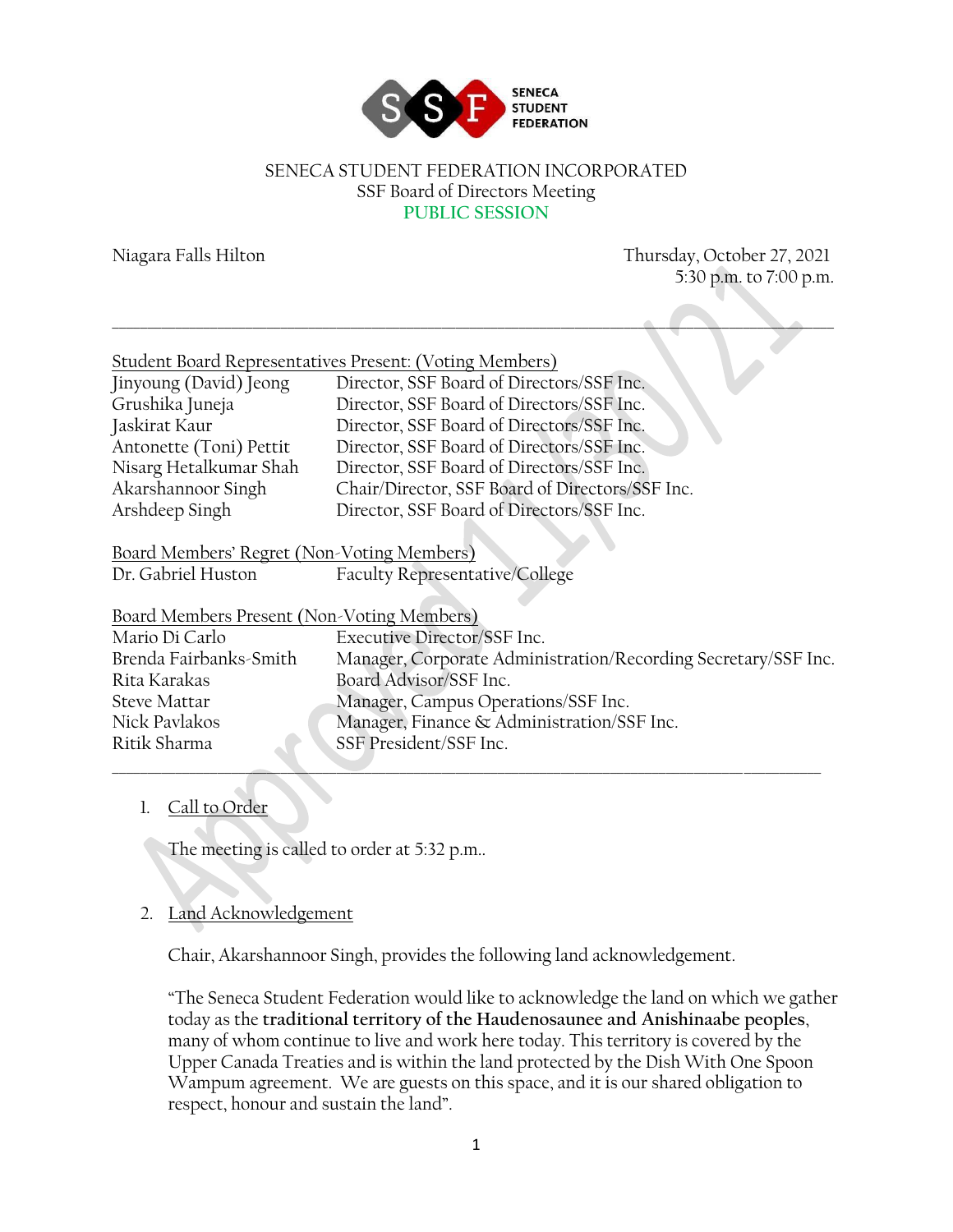#### 3. Announcements

Welcome to Nisarg as the newest member of the Board. Also, welcome to the entire Board to the first in-person meeting of the Board.

Members are asked to address the Chair when wishing to speak and to keep comments respectful.

4. Confirmation of Agenda

It was MOVED by Arshdeep Singh, and SECONDED by Grushika Juneja, "that the SSF Public Session Board of Directors Agenda for Wednesday, October 27, 2021 be accepted as presented".

### C A R R I E D

5. Conflicts Declared

None declared.

6. Acceptance of SSF Board of Directors' Public Session Meeting Minutes from Tuesday, September 28, 2021

It was MOVED by Toni Pettit, and SECONDED by Jaskirat Kaur, that the SSF Board of Directors' Public Session Meeting Minutes from Tuesday, September 28, 2021 be accepted as presented".

## C A R R I E D

7. Executive Director's Report

Mario Di Carlo's Executive Director report was provided to members prior to today's meeting. Mario reviews his report.

Questions related to the Vision 2020 budget, which was discussed at the last Board meeting, are addressed.

A question and answer period takes place.

## 8. Audited April 30, 2021 Financial Statements

The Financial Statements were provided to members prior to today's meeting. Mario presents the statements. A question and answer period takes place.

It was MOVED by David Jeong, and SECONDED by Grushika Juneja, "the Audited April 30, 2021 Financial Statements be approved as presented".

C A R R I E D